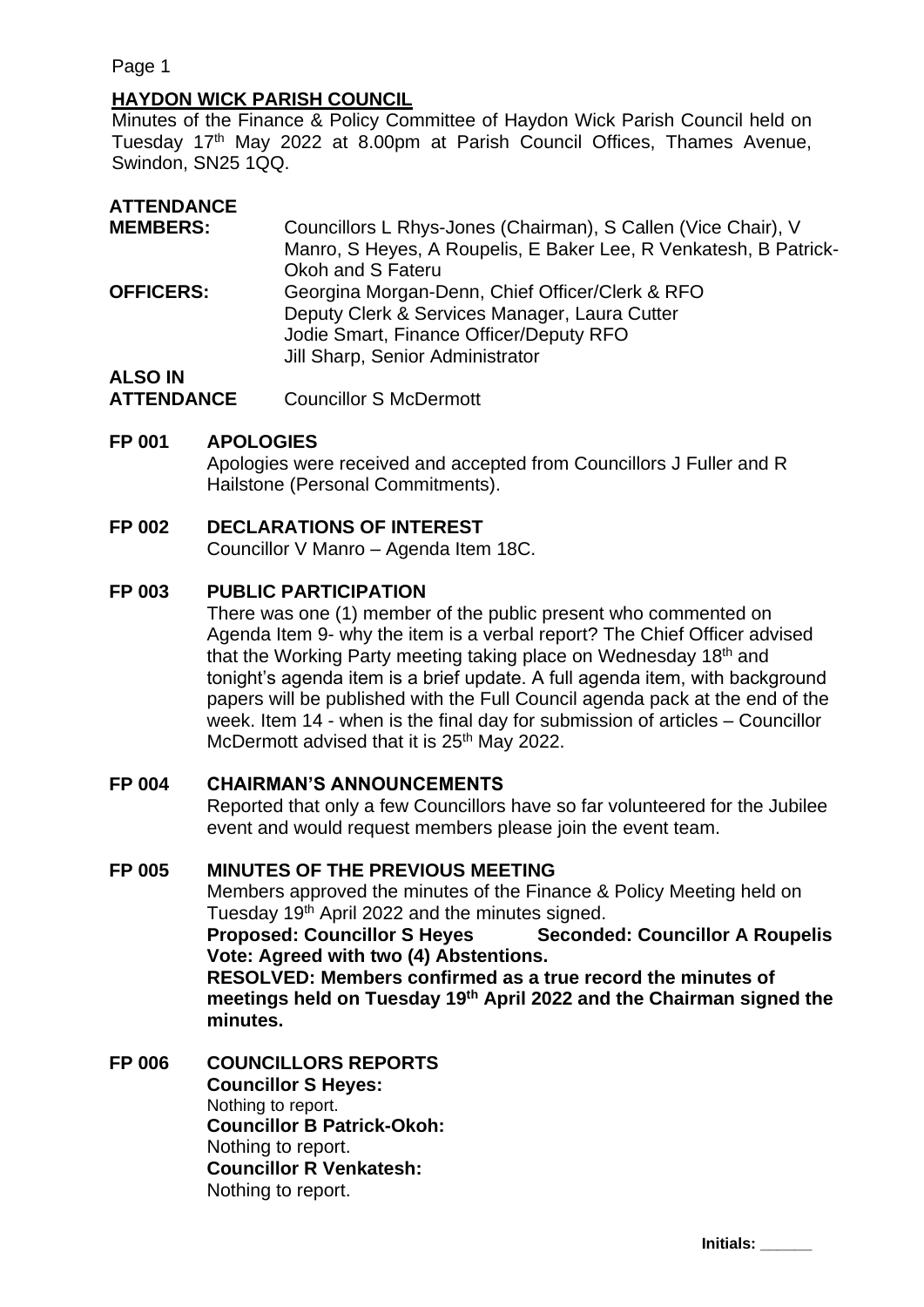**Councillor V Manro:** Nothing to report. **Councillor L Rhys-Jones:** Nothing to report. **Councillor S Callen:** Nothing to report. **Councillor A Roupelis:** Nothing to report. **Councillor S Fateru:** Nothing to report. **Councillor E Baker Lee:**  Nothing to report.

# **FP 007 CHIEF OFFICER'S REPORT**

Advised members of the following:

- 1. SSE confirmed they have reapplied to take over the supply for MPRN 5085426801 for 13/05/2022.
- 2. Finance queries from April meeting:
	- a. 307 4314 overspent two items incorrectly coded to Equipment (£2,171 and £409.08) and will be journaled out into New Machinery 4615. Bringing this cost centre within budget.
	- b. 307 4310 overspent one item incorrected coded to Leisure Garden Maintenance (£475.61) and will be journaled out to Utilities. Bringing this cost centre within budget but Utilities will continue to be over budget (twice as much).
	- c. 101 4090 Elections one ward only.
- 3. That the FIT payment for the solar panels on the Council Office has been received for 2019-2020 and from now, they will be automatically submitted.
- 4. The Year End is now complete, and a full document will be submitted as part of the AGAR in June.

## **FP 008 ROOM HIRE RATES**

Members considered and agreed to the Officers recommendations contained in the report.

**Proposed: Councillor E Baker Lee Seconded: Councillor S Callen Vote: Agreed Unanimously.**

## **RESOLVED:**

**To apply a flat rate across all daytime bookings of £16.00 per hour (8am – 8pm) with a discount of 10% applied to any charity/ not for profit organisations bookings.** 

- **1. To apply an increased rate for bookings after 8pm of £22.00 per hour (8pm–8am) to include the cost of the cleaner/caretaker's rate to lock up.**
- **2. To continue with the introductory offer of the small downstairs meeting room of £10.00 for up to two hours and to be reviewed in October.**
- **3. To introduce a minimum 2 hour booking fee which will go towards covering caretaker costs for out of hours building closure.**
- **4. To continue to offer both meeting rooms for free for the emergency services or charity fundraising events at the discretion of the Chief Officer for up to two hours (8am – 4pm)**
- **5. To continue with the current refreshment costings of £1.20 + VAT per person.**

**Initials: \_\_\_\_\_\_**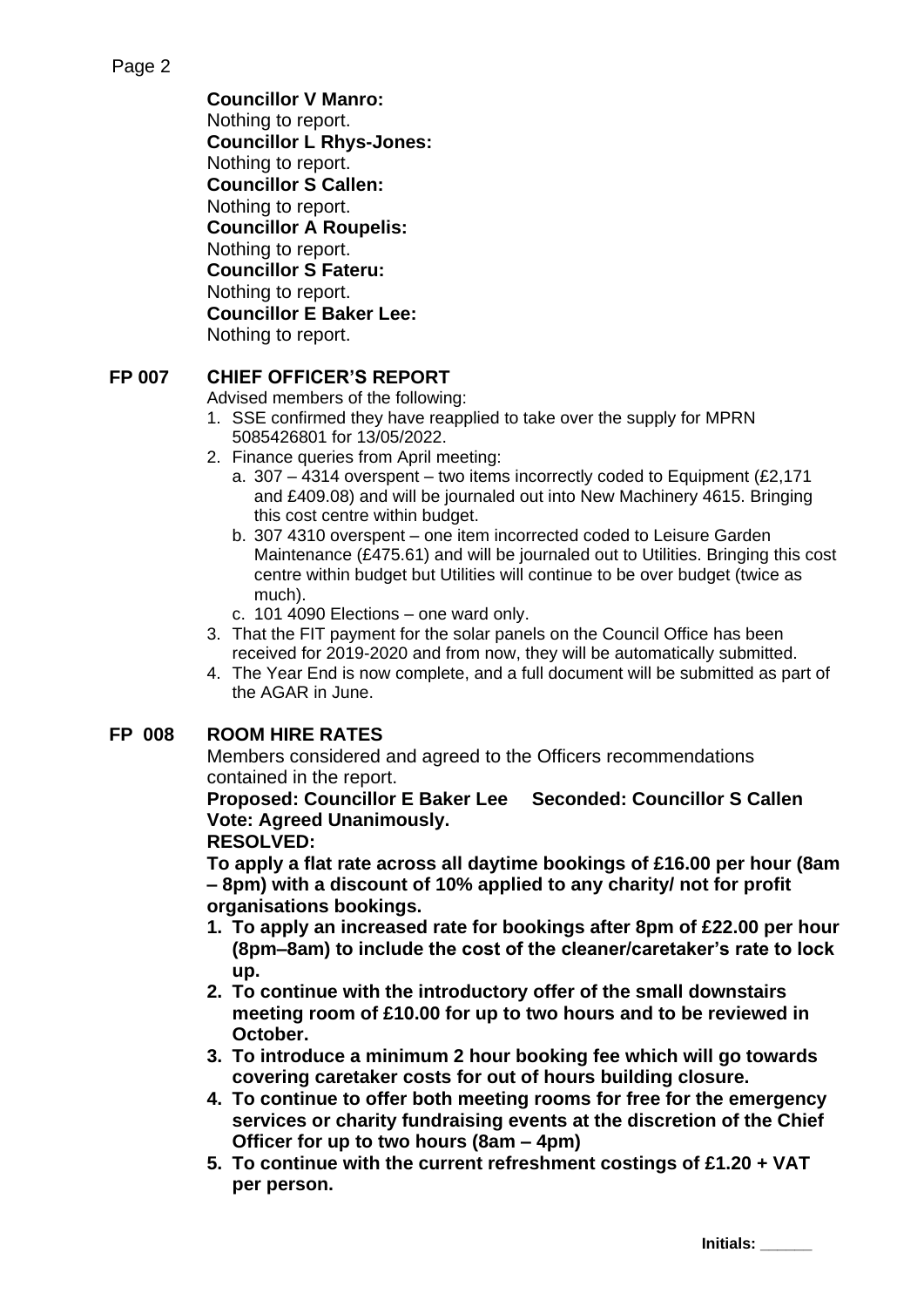# **6. To continue with the 'block booking' and regular user advantage of applying a 10% discount where 12+ events are booked in one calendar year, to include being invoiced monthly.**

*20.13 Deputy Clerk & Services Manager, Laura Cutter left the meeting.*

## **FP 009 @HAYDONWICK YOUR COMMUNITY MATTERS – COMMUNITY LED PLAN**

Members received a verbal report from the Chief Officer and Council Chairman who advised that a draft strategy document has been circulated to the Chairs & Strategic Working Parity and will be presented in more detail at Full Council on 24th May 2022. The document identifies the methodology used to obtain the data and how this is very much a community-led strategic plan. The report also identified key priorities such as Time/Cost/Benefit to the community. This will now set the strategy for the next five years and during this period there will be ongoing community consultation to ensure the Council delivers what the community asked for.

# **FP 010 FINANCIAL MATTERS**

- **FP 010A** Members noted the Income & Expenditure Reports for Month 1 April 2022 would not be able to be viewed due to Year End procedures but will be included in Month 2.
- **FP 010B** Members considered and noted the Bank Statements and Bank Reconciliations for April 2022. Councillor S Heyes wondered if the interest rates had risen on the business accounts. *Action: Chief Officer advised that it would be investigated.*
- **FP 010C** Members discussed and approved April/May 2022 expenditure under purchase daybook references 2149-2194 and additional items spreadsheet Items 1-12 and cashbook reference 272.The total payments for approval are, including retrospective payments £82,874.13.

**Proposed: Councillor V Manro Seconded: Councillor A Roupelis Vote: Agreed Unanimously.**

**RESOLVED: Members approved April/May 2022 expenditure under purchase daybook references 2149-2194 and additional items spreadsheet – Items 1-12 and cashbook reference 272.The total payments for approval are, including retrospective payments £82,874.13.**

# **FP 011 PARISH COUNCIL OFFICE BUILDING VALUATION**

Members received the report which explained the Council's office was over insured at £563,925 following a recent valuation which confirmed the reinstatement figure at £370,000. After discussion it was confirmed to retain the higher valuation as there was no benefit in reducing the value as the premium refund would not meet the administration charges. It was noted the asset register valuation remains at £270,00 which is the original price to build the office – as is standard practice for assets in Local Government finance.

## **FP 012 FREEDOM OF INFORMATION REQUEST (FOIs)**

Members discussed and noted two FOIs which have recently been received: a) A breakdown of Councillor Allowances set and applied for since 2019.

Outstanding pending further investigation – to be completed by 19<sup>th</sup> May.

**Initials: \_\_\_\_\_\_**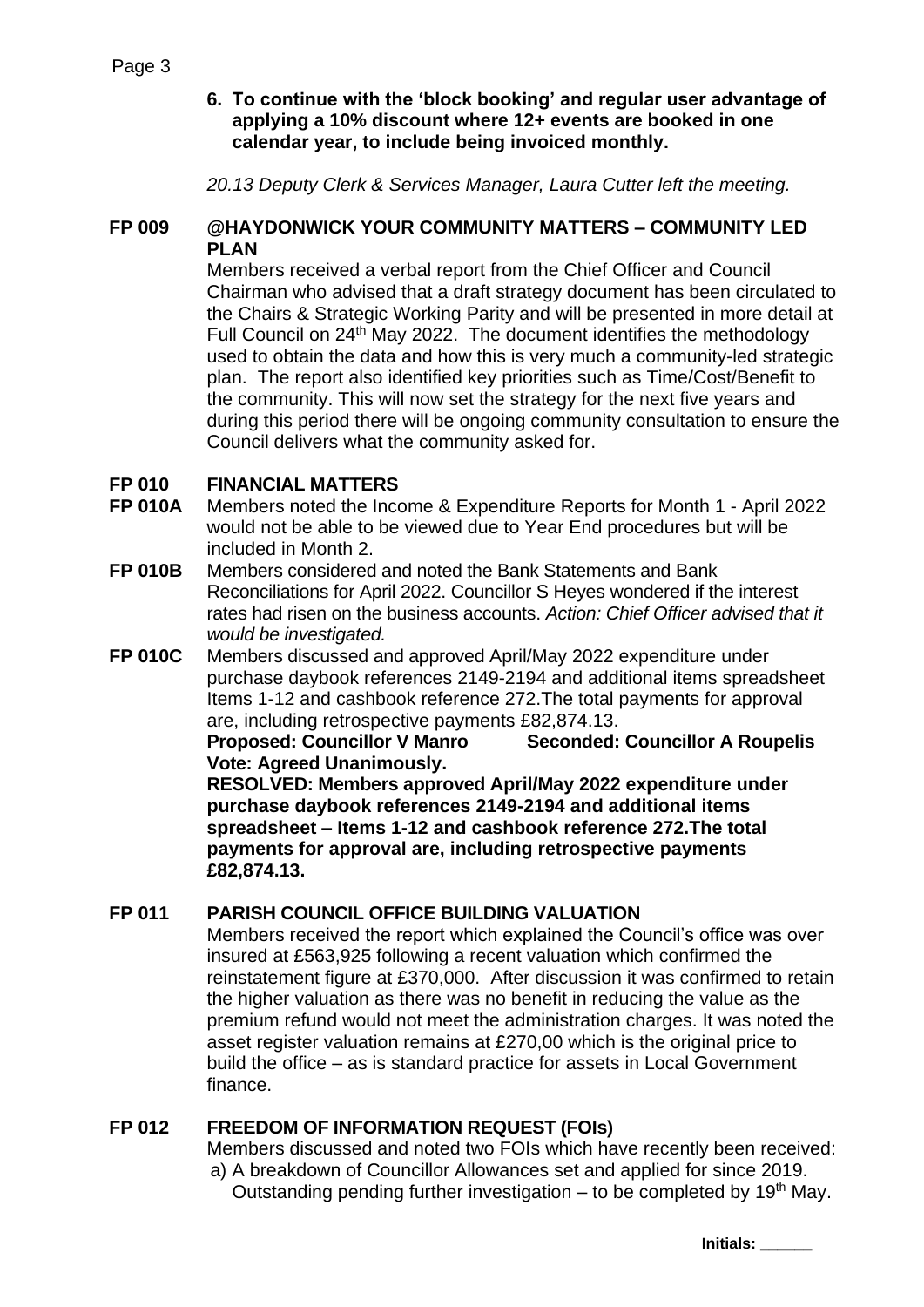b) Councillor Renard's statement regarding the inclusion of Ward Councillor reports in the Haydon Wick Parish Living magazine has been completed.

# **FP 013 MOVING RIALTAS FINANCIAL SOLFTWARE TO THE CLOUD & 3 YEAR TERM**

Members considered the Officer's report and approved signing a 3-year license agreement with Rialtas Business Solution for the cloud-based version at £710.00 per annum using budget available in 101/4024. Members also discussed and approved the transition of the data to a secure cloudbased version. *Action: Finance Officer to verify the SLAs if their server goes down and to amend the Finance Risk Assessment of the data storage change.*

**Proposed: Councillor S Heyes Seconded: Councillor A Roupelis**

**Vote: Agreed Unanimously.**

**RESOLVED: To sign a 3-year license agreement with Rialtas Business Solutions for cloud-based software at £710.00 per annum using budget available in 101/4024. To move data to the Rialtas Financial Software from the server to the cloud-based version.**

# **FP 014 ARTICLES FOR HAYDON WICK "LIVING" MAGAZINE**

Members received a verbal update and agreed the remaining requirements from the Finance & Policy Committee for the summer edition of Haydon Wick "Living" Magazine. Councillor McDermott reminded the Committee of the copy deadline of 25<sup>th</sup> May 2022.

# **FP 015 ITEMS FOR THE NEXT AGENDA**

To be sent to the Chief Officer in advance of the next meeting 21<sup>st</sup> June 2022:

*20.37 Member of the public left the meeting.*

## **FP 016 EXCLUSION OF PUBLIC & PRESS**

**To resolve in accordance with Standing Order 3 (d) that 'in view of the confidential nature of the business about to be transacted and in the public interest, that the press and public be temporarily excluded, and they be instructed to withdraw'. Reason: Sensitive.**

## **FP 017 OFFICE IMPROVEMENTS**

Members received the report and agreed to proceed with Carlton Services UK Limited for the installation of air conditioning in the Council office as per quotation 88686. Total cost £10,700.00 + VAT using available budget in Capital Projects - £15,000.

**Proposed: Councillor S Callen Seconded: Councillor E Baker Lee Vote: Agreed unanimously.**

**RESOLVED: Agreed to proceed with Carlton Services UK Limited for the installation of air conditioning in the Council office as per quotation 88686. Total cost £10,700.00 + VAT using available budget in Capital Projects - £15,500.**

## **FP 018 HAYDON WICK 'LIVING' MAGAZINE**

**FP 018A** Members noted the increase in printing costs which have risen by 13.03% - £3,314 for the summer issue. It was acknowledged that prices will continue to

**Initials: \_\_\_\_\_\_**